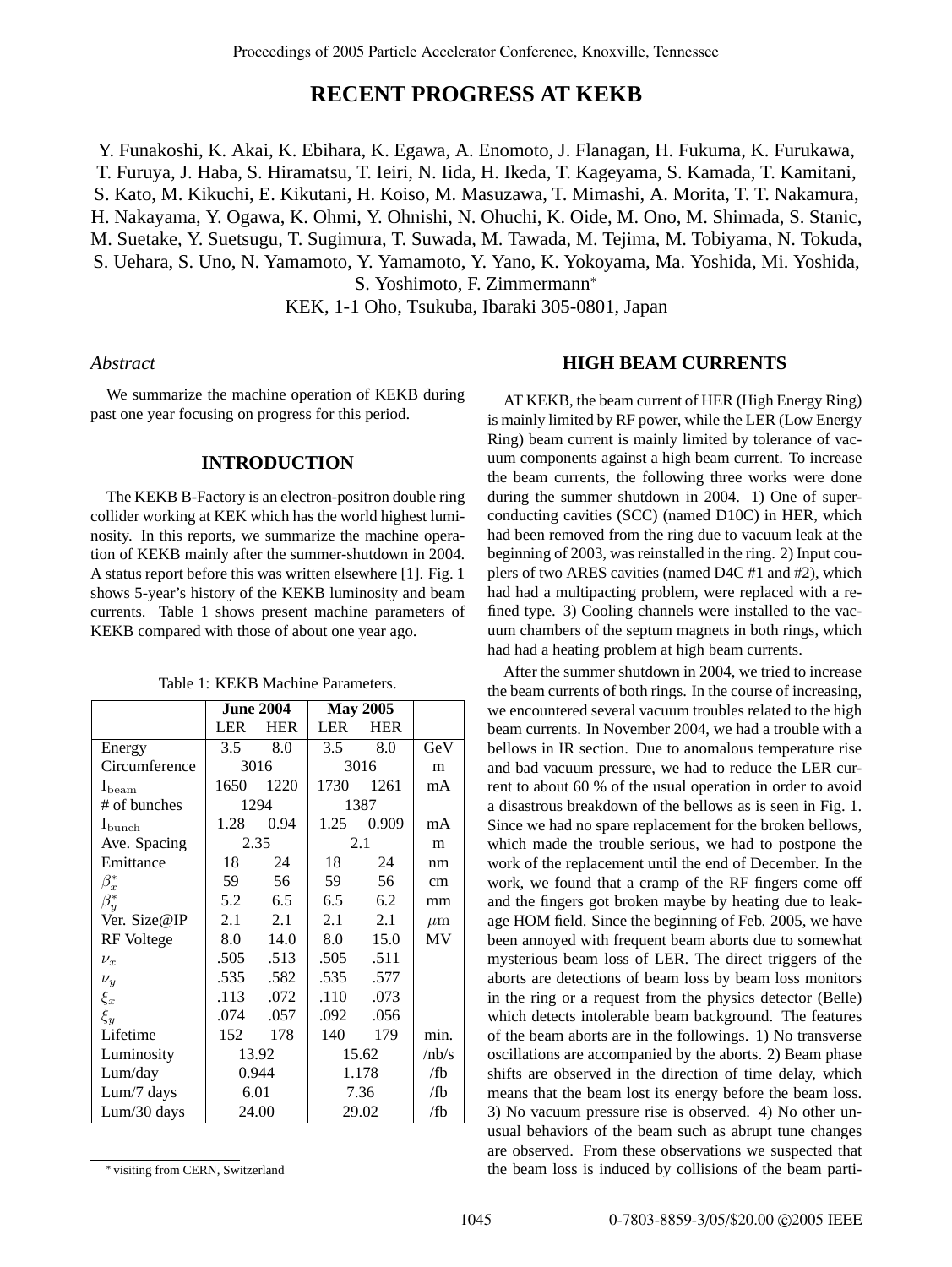

Figure 1: History of KEKB.

cles (positrons) from some dust-like particles in the vacuum chamber. Although we installed several PIN-diodes in the ring to detect bremsstrahlung due to the collisions, we could not identify the vacuum component responsible for the beam abort. After a long struggle with the problem, we found that a bellows in the downstream of the wiggler magnets had a problem which is a very similar RF finger problem to the case of IR bellows mentioned above. After replacing the troubled bellows with a straight pipe, the problem disappeared. Although the precise mechanism is not understood, it is thought that spattered material from the bellows fingers (Be-Cu) might be responsible for the beam loss. We experienced this kind of troubles twice with different bellows. As for the LER beam current, there has been another problem that the luminosity did not increase with a higher LER beam current than some value. Although we have not yet fully understood the reason for this, we suspect the effect of the electron cloud in LER. During the summer shutdown, we installed additional solenoid magnets, whose effective length is about 50m in total, in the straight section of LER. In addition, we installed permanent solenoid magnets at the NEG ports where the solenoid coils are not possible to be installed. The number of the permanent solenoid magnets is about 2000 and their effective length is around 200m in total. At the present level of the LER beam current around 1700mA, we do not observe saturation of the luminosity as function of the LER current. We are increasing the HER beam current gradually with carefully observing RF trip rates. The present problem with the RF system is that one of klystrons (D4C) for the ARES cavities is frequently down due to crowbar works. The target beam currents of LER and HER before summer shutdown in 2005 are 2000mA and 1400mA, respectively.

As a part of efforts to increase the beam currents, we have been trying to increase the number of bunches stored in the rings by decreasing the bunch spacing. This increase in the number of bunches is requested to mitigate the stress of the vacuum components by high beam currents. As the first step, we tried to decrease the averaged bunch spacing from 3.77 RF buckets to 3.5. The results are described below.

## **SPECIFIC LUMINOSITY**

Fig. 2 shows progress of the specific luminosity. There are four data in the graph. Of the four, the green(March 19 2005) and black(May 13 2005) dots are data taken in this year. The bunch spacing of only the back is 3.5 RF buckets, which means that 3 and 4 RF buckets repeat alternatively, while the averaged bunch spacing of the other three is 3.77 RF buckets (mixture of 3 and 4 RF buckets). The red and blue dots denote data on June 03 2004 and on May 09 2003, respectively. The peak luminosity record of KEKB so far was set on May 13 2005. However, when we compare the present performance with one year ago, we should use the data with the same bunch spacing (green and red). In the comparison, the beam current correction is needed, since the beam current increased during the past one year as seen in the figure. For this purpose, we usually use a somewhat old data of the blue dots. This data was taken before starting the continuous injection scheme and the beam current span is wider than the others. The black